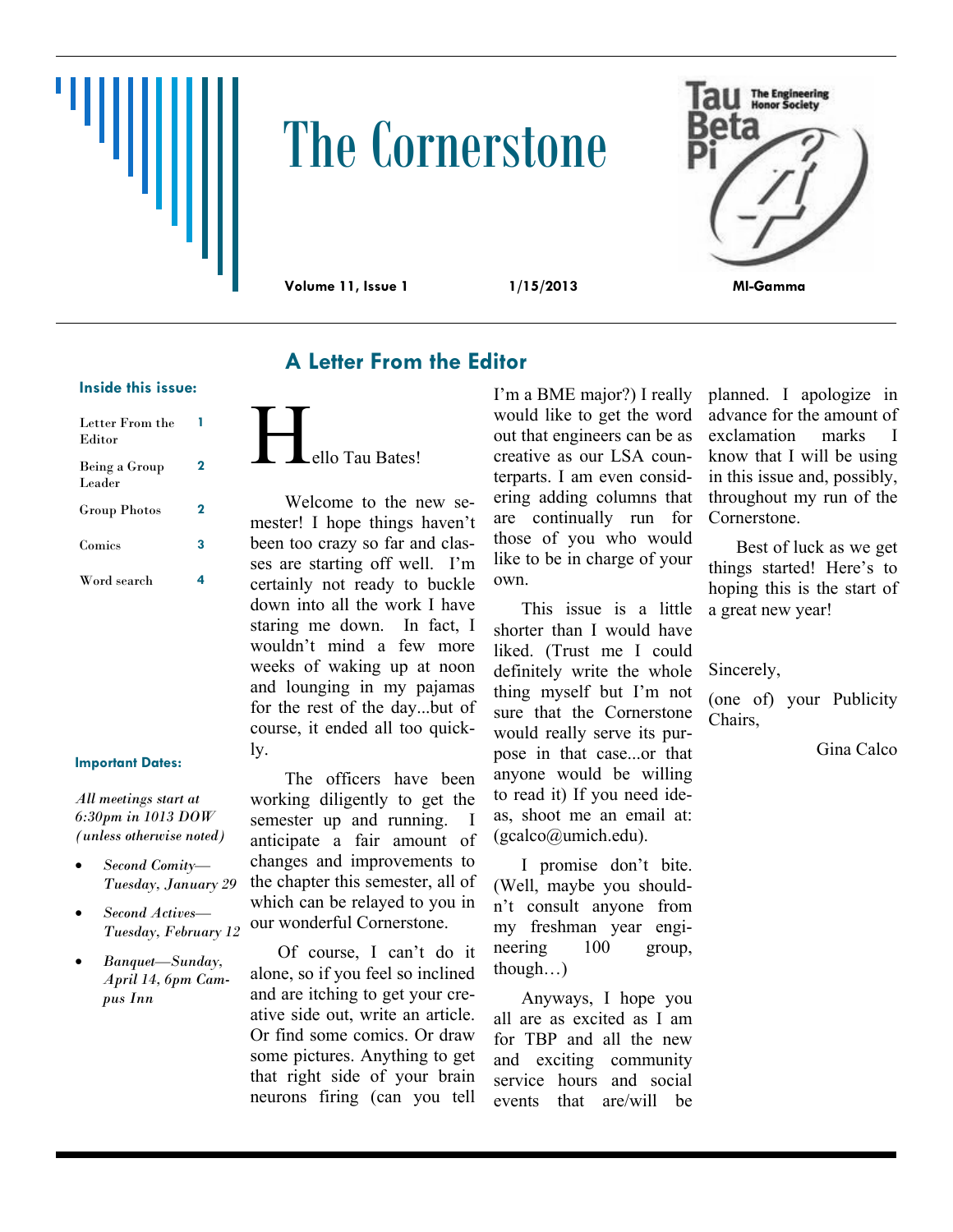# **Why Should I be a Group Leader???**

#### *By Isabel Cosnahan*

If you saw the announcement that group leaders were needed, you probably sat there for at least 30 seconds and thought "Hmm…maybe I should do that this semester?" And indeed, twas a good thought! You should sign up to be a group leader! Being a group leader was one of the most fun and entertaining things I have

done as a member of Tau Beta Pi. It provides you with a good way to earn a leadership credit (hint hint those of you who want those plush DA cords and stoles draped around your neck so that you might attempt to be as attractive as Mike Hand). It also provides a great source of help to the vice president (Ryan

Chen can rap, play the tuba, look fly at Mr. Engineer but hey, he needs a little bit of assistance ya feel?). Finally, you can also get to know the electees and other group leaders in group activities and HAVE FUN! It is a small time commitment that gives you so much more! So come on, don't ya wanna Fanta and be a group leader?

## **Some of the Perks of Being a Group Leader! (In photo form)**



Fun times painting the rock!



TBP Dessert Making!



Trade Up!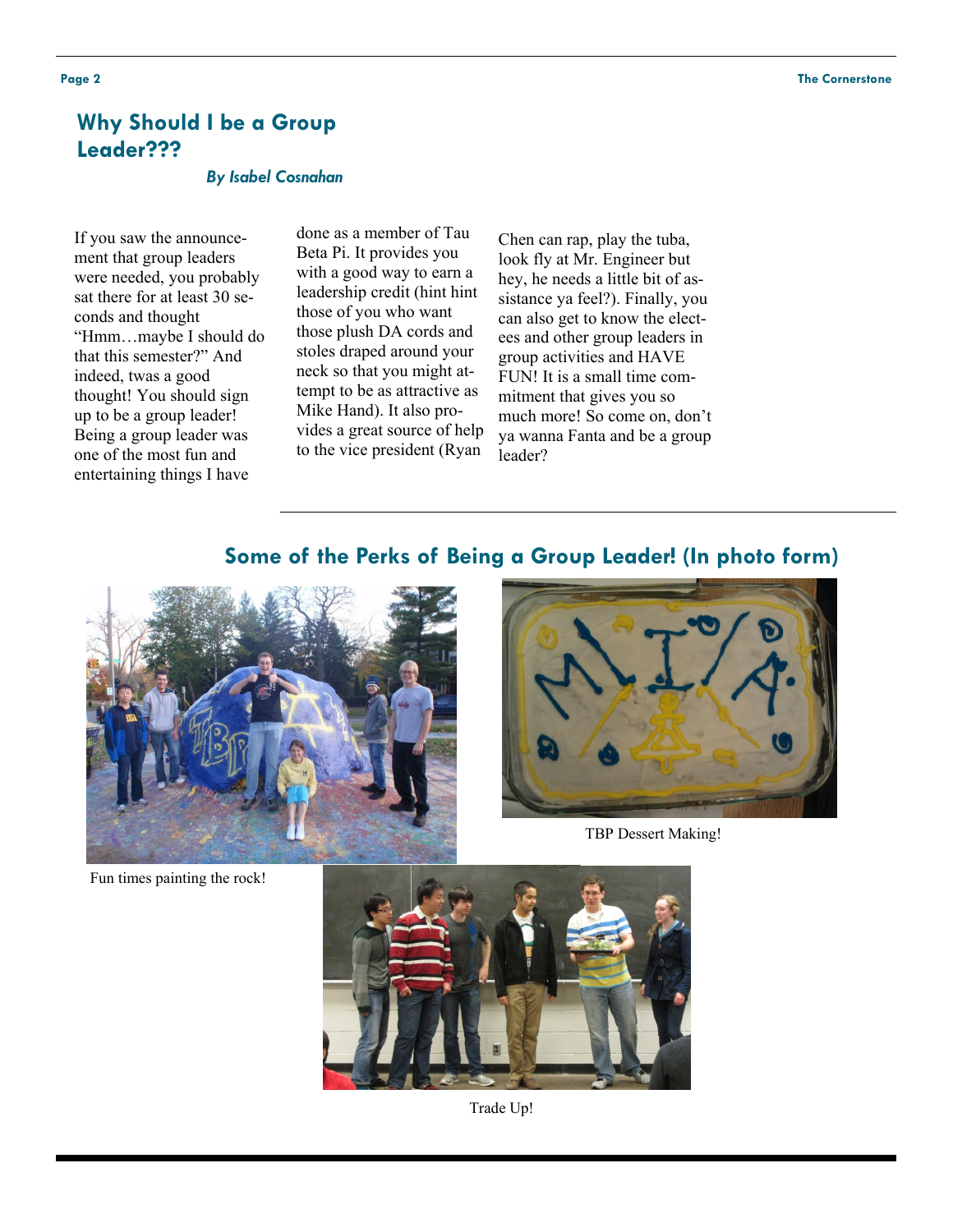# **A Little Comic Relief**

#### *Provided by Joshua Kempfer*



### **…and myself (via the internets)**